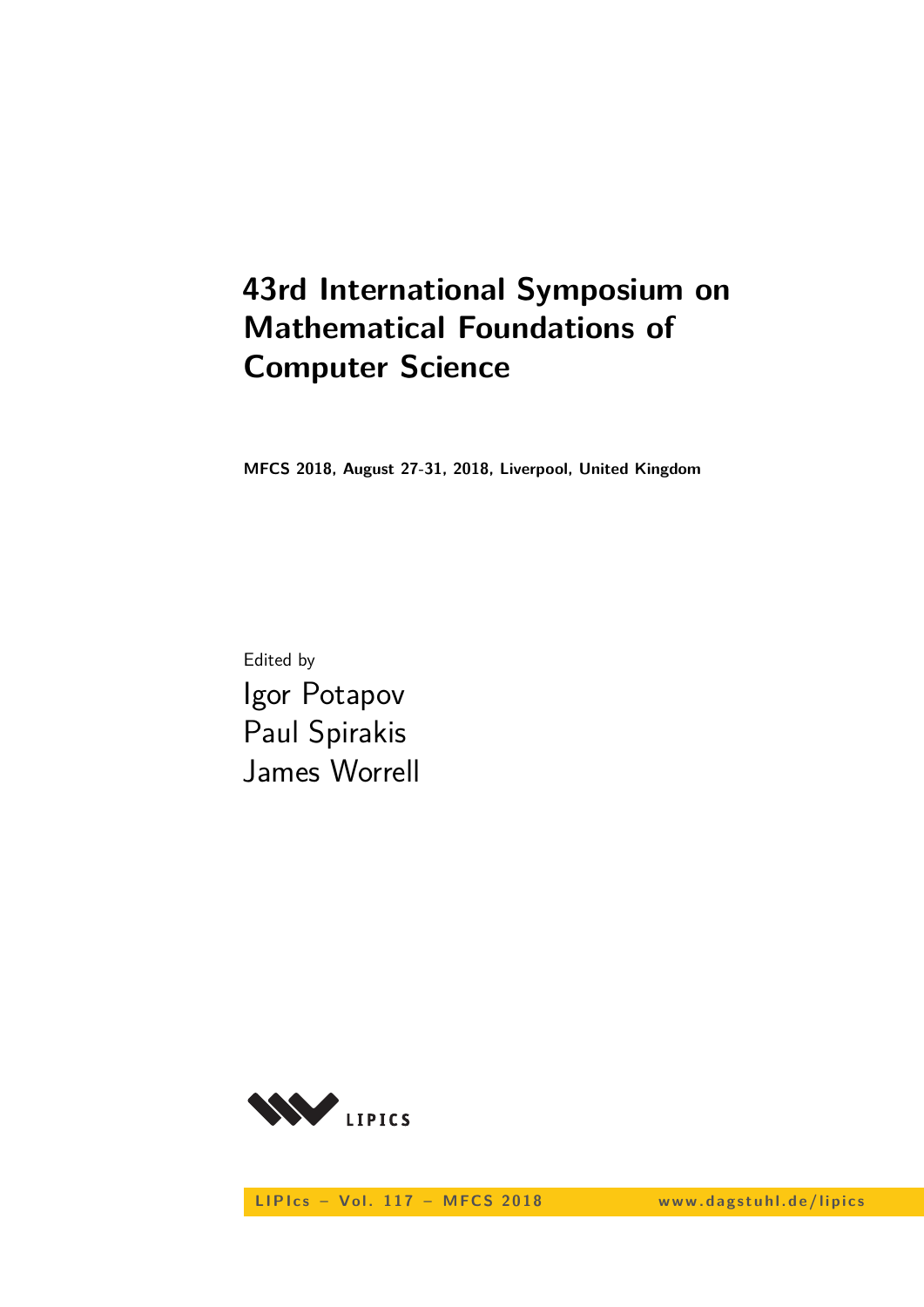Editors

Igor Potapov Paul Spirakis Department of Computer Science Department of Computer Science University of Liverpool University of Liverpool Potapov@liverpool.ac.uk P.Spirakis@liverpool.ac.uk

James Worrell Department of Computer Science University of Oxford jbw@cs.ox.ac.uk

ACM Classification 2012 Theory of computation

#### **[ISBN 978-3-95977-086-6](http://www.dagstuhl.de/dagpub/978-3-95977-086-6)**

Published online and open access by

Schloss Dagstuhl – Leibniz-Zentrum für Informatik GmbH, Dagstuhl Publishing, Saarbrücken/Wadern, Germany. Online available at [http://www.dagstuhl.de/dagpub/978-3-95977-086-6.](http://www.dagstuhl.de/dagpub/978-3-95977-086-6)

Publication date August, 2018

Bibliographic information published by the Deutsche Nationalbibliothek The Deutsche Nationalbibliothek lists this publication in the Deutsche Nationalbibliografie; detailed bibliographic data are available in the Internet at [http://dnb.d-nb.de.](http://dnb.d-nb.de)

#### License

This work is licensed under a Creative Commons Attribution 3.0 Unported license (CC-BY 3.0): http://creativecommons.org/licenses/by/3.0/legalcode.

In brief, this license authorizes each and everybody to share (to copy, distribute and transmit) the work under the following conditions, without impairing or restricting the authors' moral rights: Attribution: The work must be attributed to its authors.

The copyright is retained by the corresponding authors.

Digital Object Identifier: [10.4230/LIPIcs.MFCS.2018.0](http://dx.doi.org/10.4230/LIPIcs.MFCS.2018.0)

**[ISBN 978-3-95977-086-6](http://www.dagstuhl.de/dagpub/978-3-95977-086-6) [ISSN 1868-8969](http://drops.dagstuhl.de/lipics)<http://www.dagstuhl.de/lipics>**

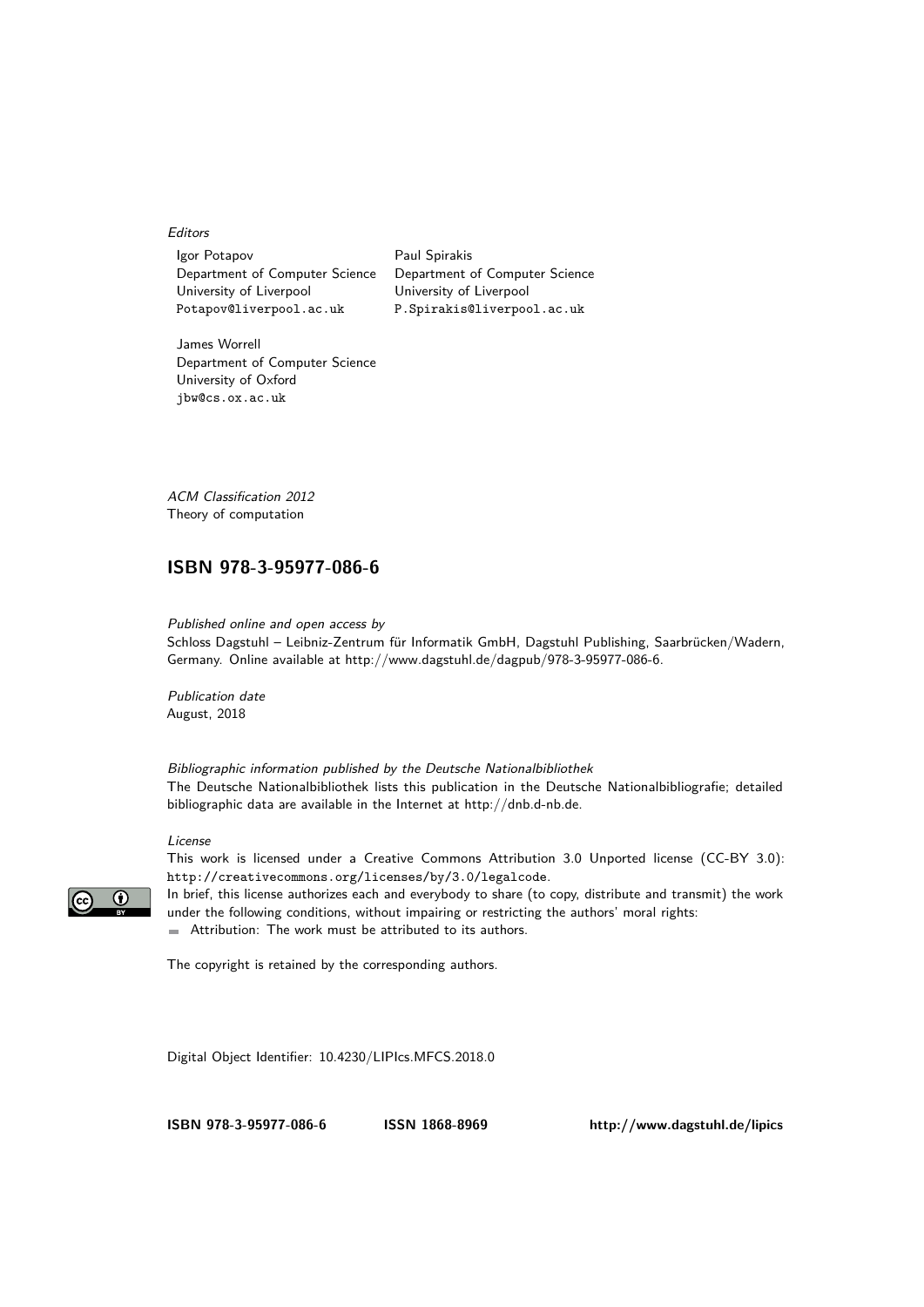#### LIPIcs – Leibniz International Proceedings in Informatics

LIPIcs is a series of high-quality conference proceedings across all fields in informatics. LIPIcs volumes are published according to the principle of Open Access, i.e., they are available online and free of charge.

#### Editorial Board

- **Luca Aceto** (*Chair*, Gran Sasso Science Institute and Reykjavik University)
- Susanne Albers (TU München)  $\equiv$
- Christel Baier (TU Dresden)  $\sim$
- Javier Esparza (TU München)  $\equiv$
- Michael Mitzenmacher (Harvard University)  $\sim$
- Madhavan Mukund (Chennai Mathematical Institute)  $\blacksquare$
- Anca Muscholl (University Bordeaux)  $\blacksquare$
- Catuscia Palamidessi (INRIA)  $\overline{\phantom{a}}$
- Raimund Seidel (Saarland University and Schloss Dagstuhl Leibniz-Zentrum für Informatik)  $\blacksquare$
- Thomas Schwentick (TU Dortmund)  $\overline{a}$
- Reinhard Wilhelm (Saarland University)  $\sim$

#### **[ISSN 1868-8969](http://www.dagstuhl.de/dagpub/1868-8969)**

### **<http://www.dagstuhl.de/lipics>**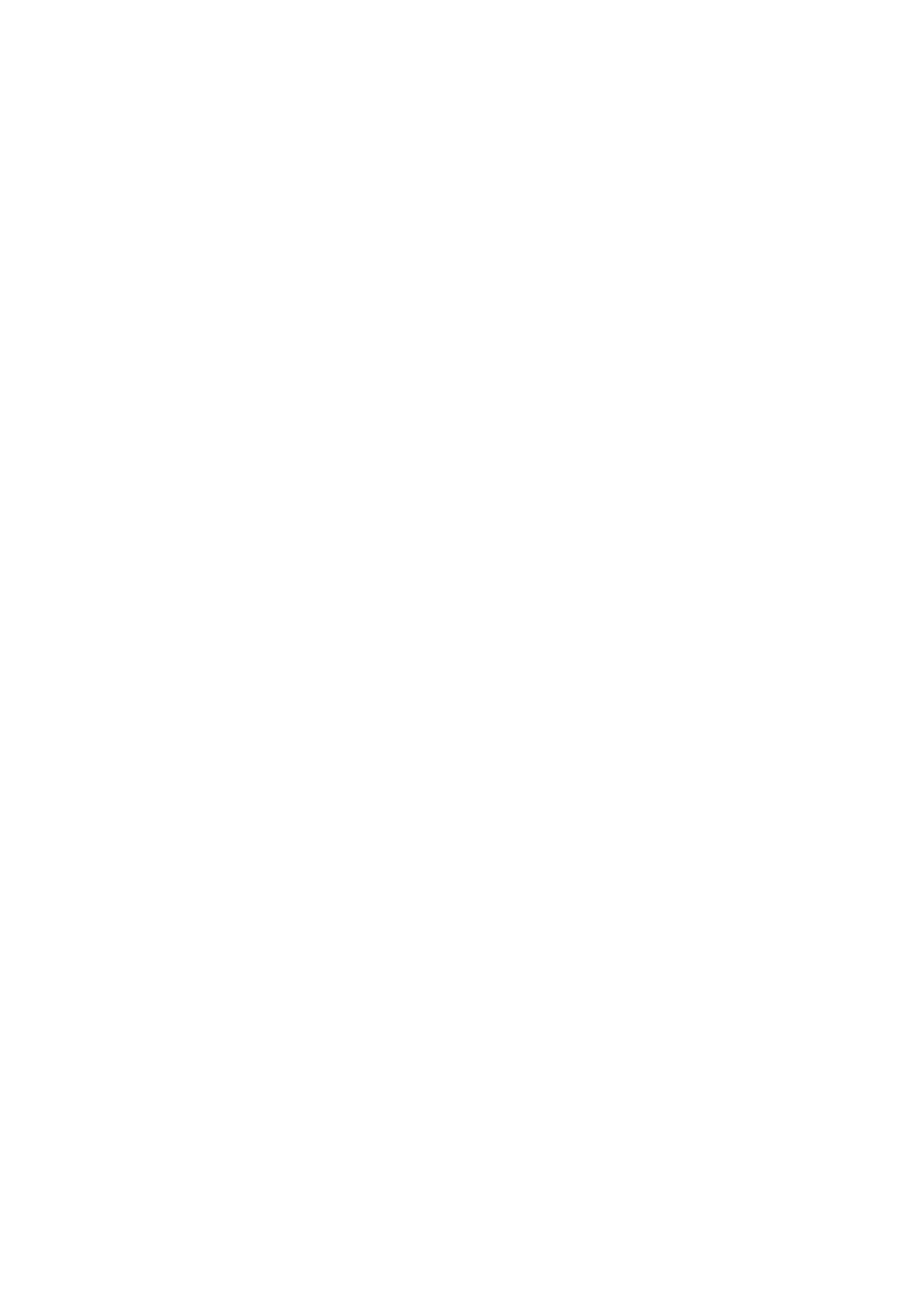### **Contents**

| Preface |             |
|---------|-------------|
|         | $0:xi-0:xi$ |

### **Regular Papers**

| Consensus Strings with Small Maximum Distance and Small Distance Sum                                                                                                                                     | $1:1-1:15$     |
|----------------------------------------------------------------------------------------------------------------------------------------------------------------------------------------------------------|----------------|
| Plain Stopping Time and Conditional Complexities Revisited<br>Mikhail Andreev, Gleb Posobin, and Alexander Shen                                                                                          | $2:1-2:12$     |
| Error-Tolerant Non-Adaptive Learning of a Hidden Hypergraph                                                                                                                                              | $3:1-3:15$     |
| From Expanders to Hitting Distributions and Simulation Theorems                                                                                                                                          | $4:1-4:15$     |
| Balance Problems for Integer Circuits                                                                                                                                                                    | $5:1 - 5:16$   |
| On Hadamard Series and Rotating Q-Automata                                                                                                                                                               | $6:1-6:14$     |
| One-Sided Error Communication Complexity of Gap Hamming Distance                                                                                                                                         | $7:1 - 7:15$   |
| Online Maximum Matching with Recourse<br>Spyros Angelopoulos, Christoph Dürr, and Shendan Jin                                                                                                            | $8:1 - 8:15$   |
| Linking Focusing and Resolution with Selection                                                                                                                                                           | $9:1-9:14$     |
| Team Semantics for the Specification and Verification of Hyperproperties<br>Andreas Krebs, Arne Meier, Jonni Virtema, and Martin Zimmermann                                                              | $10:1-10:16$   |
| Consistency for Counting Quantifiers                                                                                                                                                                     | $11:1-11:13$   |
| The b-Branching Problem in Digraphs<br>Naonori Kakimura, Naoyuki Kamiyama, and Kenjiro Takazawa                                                                                                          | $12:1-12:15$   |
| Pairing heaps: the forward variant<br>Dani Dorfman, Haim Kaplan, László Kozma, and Uri Zwick                                                                                                             | $13:1 - 13:14$ |
| Simultaneous Multiparty Communication Protocols for Composed Functions                                                                                                                                   | $14:1-14:15$   |
| Sliding Windows over Context-Free Languages                                                                                                                                                              | $15:1 - 15:15$ |
| 43rd International Symposium on Mathematical Foundations of Computer Science (MFCS 2018).<br>Editors: Igor Potapov, Paul Spirakis, and James Worrell<br>Leibniz International Proceedings in Informatics |                |

[Leibniz International Proceedings in Informatics](http://www.dagstuhl.de/lipics/) [Schloss Dagstuhl – Leibniz-Zentrum für Informatik, Dagstuhl Publishing, Germany](http://www.dagstuhl.de)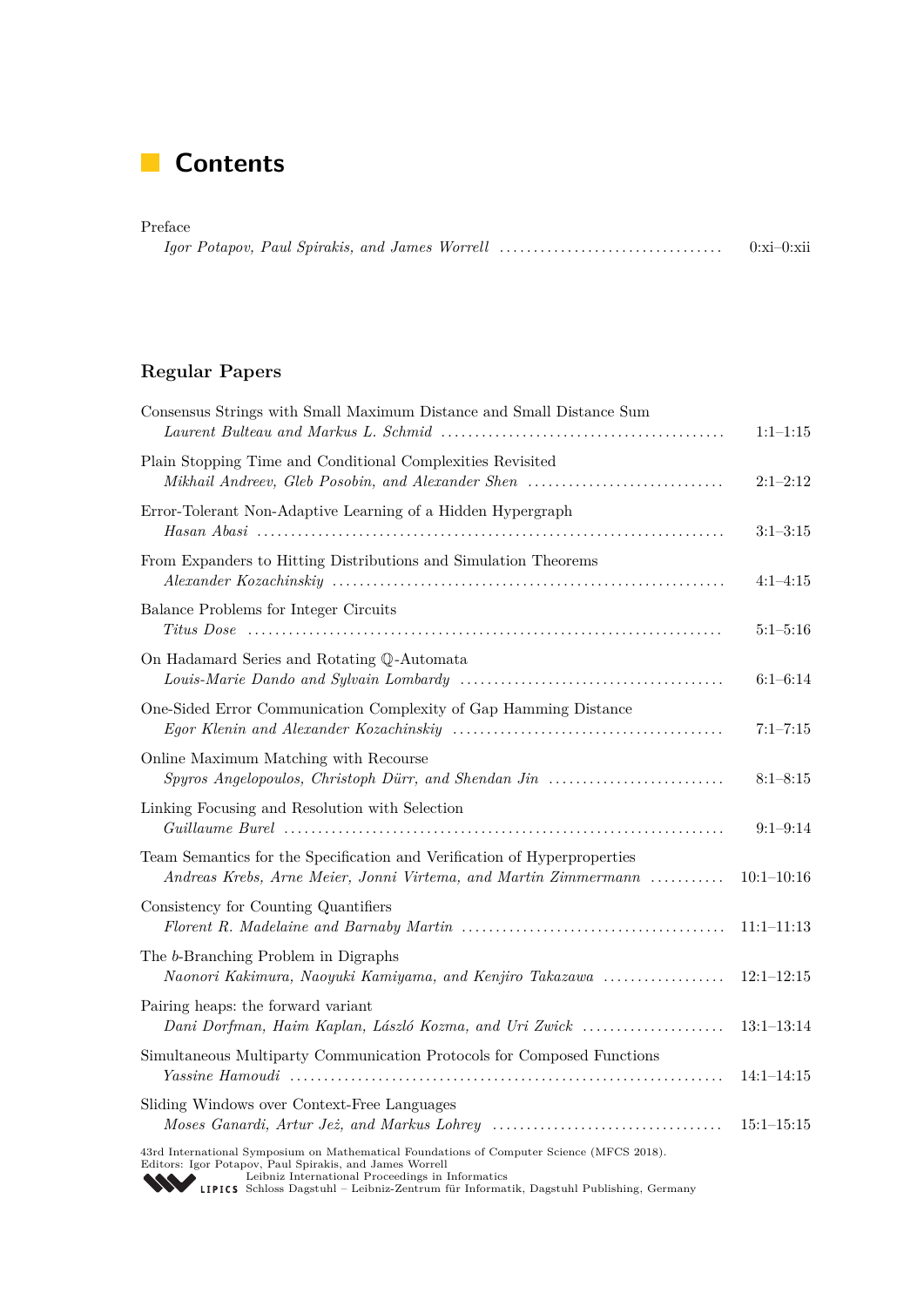| Average Case Analysis of Leaf-Centric Binary Tree Sources                                                                                              | $16:1 - 16:15$ |
|--------------------------------------------------------------------------------------------------------------------------------------------------------|----------------|
| Expressive Power, Satisfiability and Equivalence of Circuits over Nilpotent<br>Algebras                                                                |                |
| Paweł M. Idziak, Piotr Kawałek, and Jacek Krzaczkowski                                                                                                 | $17:1 - 17:15$ |
| Lagrange's Theorem for Binary Squares<br>P. Madhusudan, Dirk Nowotka, Aayush Rajasekaran, and Jeffrey Shallit                                          | $18:1-18:14$   |
| A Two-Sided Error Distributed Property Tester For Conductance                                                                                          | $19:1-19:15$   |
| Graph Similarity and Approximate Isomorphism<br>Martin Grohe, Gaurav Rattan, and Gerhard J. Woeginger                                                  | $20:1 - 20:16$ |
| Finding Short Synchronizing Words for Prefix Codes                                                                                                     | $21:1 - 21:14$ |
| Quantum vs. Classical Proofs and Subset Verification                                                                                                   | $22:1-22:23$   |
| Timed Network Games with Clocks<br>Guy Avni, Shibashis Guha, and Orna Kupferman                                                                        | $23:1 - 23:18$ |
| Hardness Results for Consensus-Halving<br>Aris Filos-Ratsikas, Søren Kristoffer Stiil Frederiksen, Paul W. Goldberg, and                               | $24:1 - 24:16$ |
| Maximum Rooted Connected Expansion<br>Ioannis Lamprou, Russell Martin, Sven Schewe, Ioannis Sigalas, and Vassilis                                      | $25:1-25:14$   |
| Interactive Proofs with Polynomial-Time Quantum Prover for Computing the<br>Order of Solvable Groups                                                   |                |
| François Le Gall, Tomoyuki Morimae, Harumichi Nishimura, and Yuki Takeuchi.                                                                            | $26:1 - 26:13$ |
| On the Complexity of Team Logic and Its Two-Variable Fragment                                                                                          | $27:1 - 27:22$ |
| A Tight Analysis of the Parallel Undecided-State Dynamics with Two Colors<br>Andrea Clementi, Mohsen Ghaffari, Luciano Gualà, Emanuele Natale,         | $28:1-28:15$   |
| Recovering Sparse Graphs                                                                                                                               | $29:1-29:15$   |
| Average-Case Polynomial-Time Computability of Hamiltonian Dynamics<br>Akitoshi Kawamura, Holger Thies, and Martin Ziegler                              | $30:1 - 30:17$ |
| Generalized Budgeted Submodular Set Function Maximization<br>Francesco Cellinese, Gianlorenzo D'Angelo, Gianpiero Monaco, and Yllka Velaj . 31:1–31:14 |                |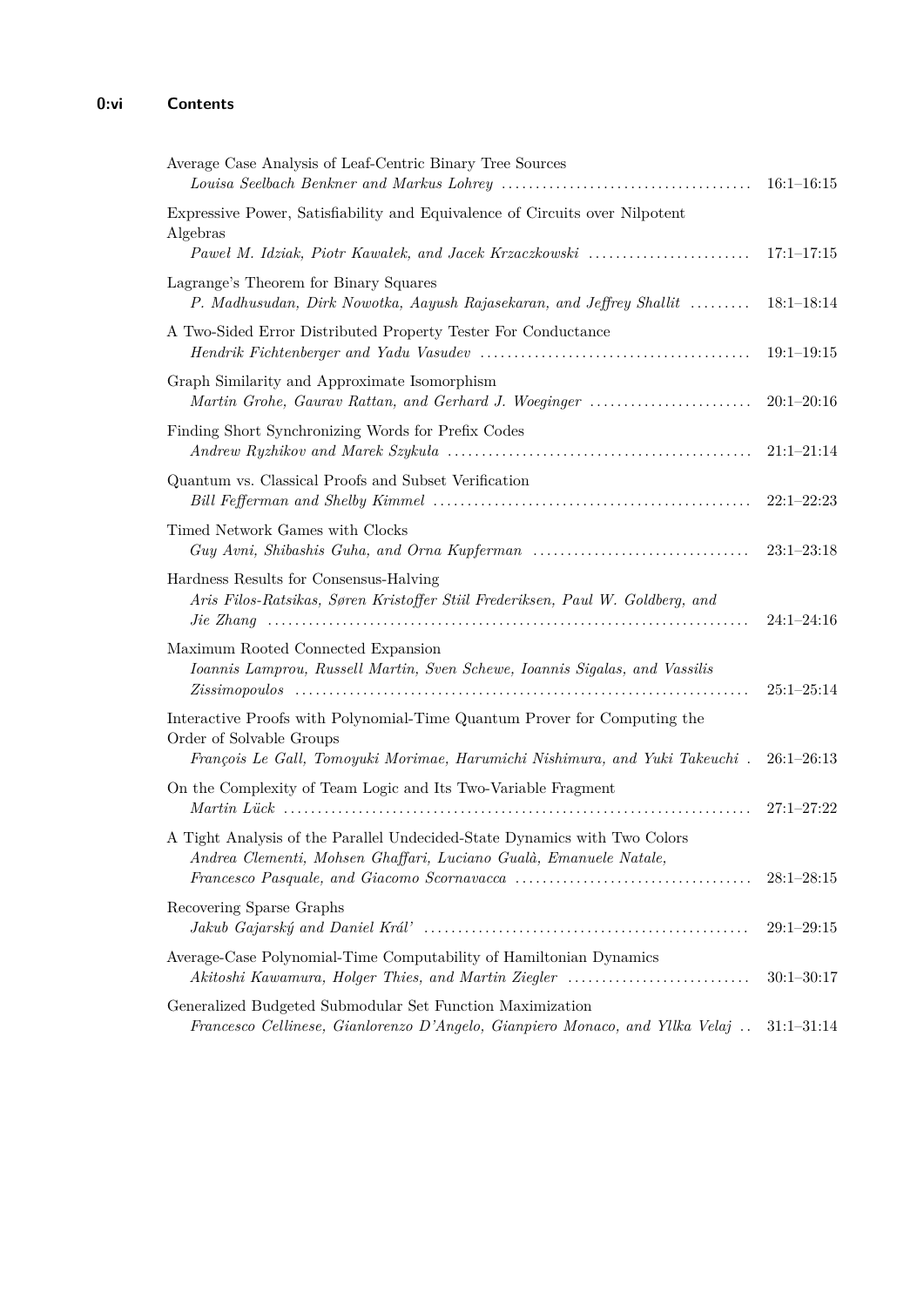#### **Contents 0:vii**

| Complexity of Preimage Problems for Deterministic Finite Automata<br>Mikhail V. Berlinkov, Robert Ferens, and Marek Szykula                                               | $32:1 - 32:14$ |
|---------------------------------------------------------------------------------------------------------------------------------------------------------------------------|----------------|
| The Complexity of Disjunctive Linear Diophantine Constraints<br>Manuel Bodirsky, Barnaby Martin, Marcello Mamino, and Antoine Mottet                                      | $33:1 - 33:16$ |
| Give Me Some Slack: Efficient Network Measurements<br>Ran Ben Basat, Gil Einziger, and Roy Friedman                                                                       | $34:1 - 34:16$ |
| Spanning-Tree Games<br>Dan Hefetz, Orna Kupferman, Amir Lellouche, and Gal Vardi                                                                                          | $35:1 - 35:16$ |
| Faster Exploration of Degree-Bounded Temporal Graphs                                                                                                                      | $36:1 - 36:13$ |
| Approximating Dominating Set on Intersection Graphs of Rectangles and L-frames<br>Sayan Bandyapadhyay, Anil Maheshwari, Saeed Mehrabi, and Subhash Suri                   | $37:1 - 37:15$ |
| On Efficiently Solvable Cases of Quantum k-SAT<br>Marco Aldi, Niel de Beaudrap, Sevag Gharibian, and Seyran Saeedi                                                        | $38:1 - 38:16$ |
| Balanced Connected Partitioning of Unweighted Grid Graphs<br>Cedric Berenger, Peter Niebert, and Kevin Perrot                                                             | $39:1 - 39:18$ |
| Concurrent Games and Semi-Random Determinacy                                                                                                                              | $40:1 - 40:15$ |
| Low Rank Approximation of Binary Matrices: Column Subset Selection and<br>Generalizations<br>Chen Dan, Kristoffer Arnsfelt Hansen, He Jiang, Liwei Wang, and Yuchen Zhou. | $41:1-41:16$   |
| Optimal Strategies in Pushdown Reachability Games                                                                                                                         | $42:1 - 42:14$ |
| Why are CSPs Based on Partition Schemes Computationally Hard?                                                                                                             | $43:1-43:15$   |
| Directed Graph Minors and Serial-Parallel Width                                                                                                                           | $44:1 - 44:14$ |
| The Complexity of Finding Small Separators in Temporal Graphs<br>Philipp Zschoche, Till Fluschnik, Hendrik Molter, and Rolf Niedermeier                                   | $45:1 - 45:17$ |
| The Complexity of Transducer Synthesis from Multi-Sequential Specifications<br>Léo Exibard, Emmanuel Filiot, and Ismaël Jecker                                            | $46:1 - 46:16$ |
| Pricing Problems with Buyer Preselection<br>Vittorio Bilò, Michele Flammini, Gianpiero Monaco, and Luca Moscardelli                                                       | $47:1 - 47:16$ |
| On Randomized Generation of Slowly Synchronizing Automata                                                                                                                 | $48:1 - 48:16$ |
| Counting Homomorphisms to Trees Modulo a Prime<br>Andreas Göbel, J. A. Gregor Lagodzinski, and Karen Seidel                                                               | $49:1 - 49:13$ |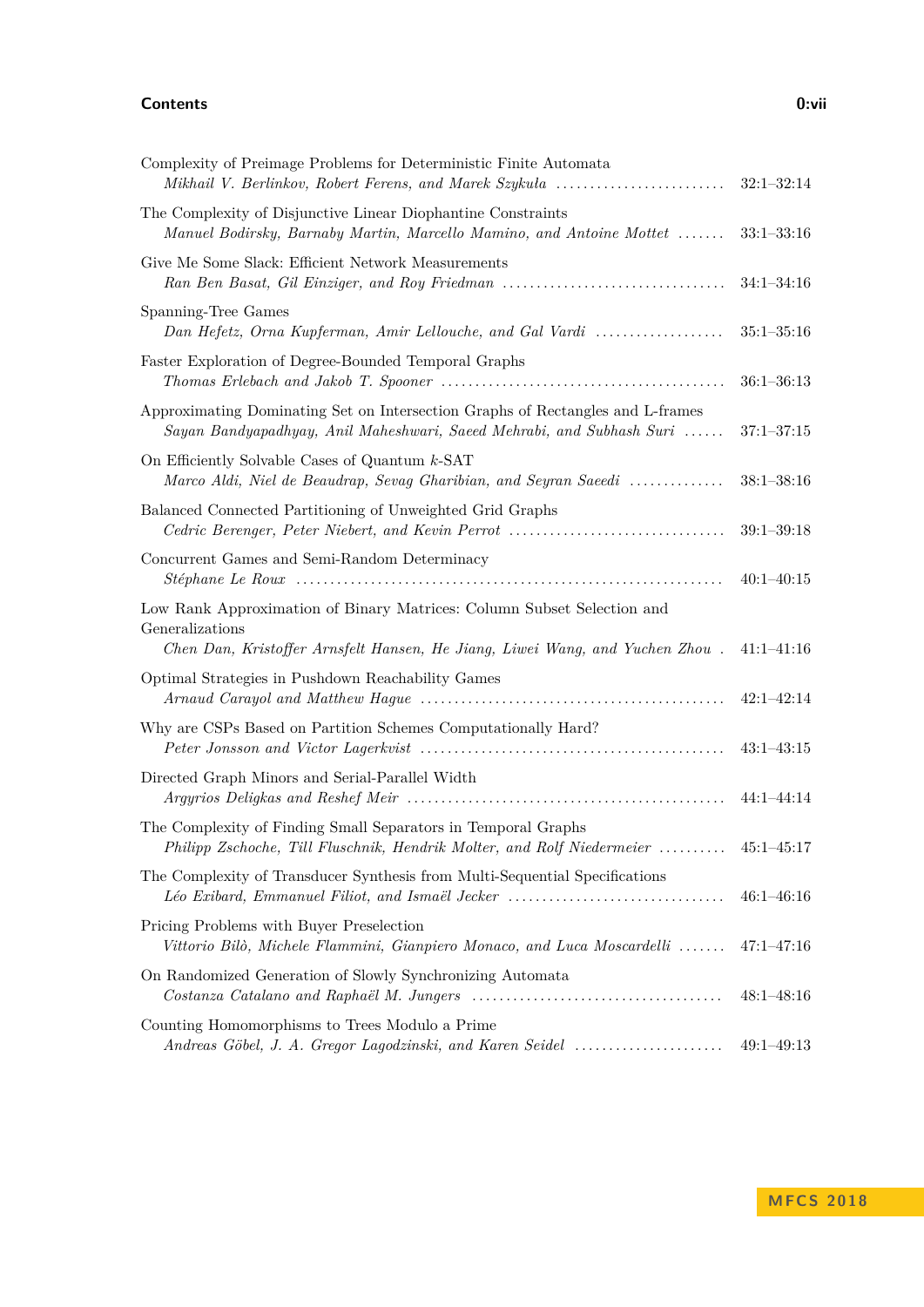| Car-Sharing between Two Locations: Online Scheduling with Two Servers                                                                                                          | $50:1 - 50:14$ |
|--------------------------------------------------------------------------------------------------------------------------------------------------------------------------------|----------------|
| The Robustness of LWPP and WPP, with an Application to Graph Reconstruction<br>Edith Hemaspaandra, Lane A. Hemaspaandra, Holger Spakowski, and                                 | $51:1 - 51:14$ |
| Shape Recognition by a Finite Automaton Robot<br>Robert Gmyr, Kristian Hinnenthal, Irina Kostitsyna, Fabian Kuhn,                                                              | $52:1 - 52:15$ |
| Conflict Free Feedback Vertex Set:<br>A Parameterized Dichotomy<br>Akanksha Agrawal, Pallavi Jain, Lawqueen Kanesh, Daniel Lokshtanov, and                                     | $53:1 - 53:15$ |
| Largest Weight Common Subtree Embeddings with Distance Penalties<br>Andre Droschinsky, Nils M. Kriege, and Petra Mutzel                                                        | $54:1 - 54:15$ |
| Enumerating Minimal Transversals of Hypergraphs without Small Holes<br>Mamadou M. Kanté, Kaveh Khoshkhah, and Mozhgan Pourmoradnasseri                                         | $55:1 - 55:15$ |
| Collective Fast Delivery by Energy-Efficient Agents<br>Andreas Bärtschi, Daniel Graf, and Matúš Mihalák                                                                        | $56:1 - 56:16$ |
| Parity to Safety in Polynomial Time for Pushdown and Collapsible Pushdown<br>Systems<br>Matthew Hague, Roland Meyer, Sebastian Muskalla, and Martin Zimmermann                 | $57:1 - 57:15$ |
| Quantum Generalizations of the Polynomial Hierarchy with Applications to<br>QMA(2)<br>Sevag Gharibian, Miklos Santha, Jamie Sikora, Aarthi Sundaram, and Justin Yirka          | $58:1 - 58:16$ |
| A Subquadratic Algorithm for 3XOR<br>Martin Dietzfelbinger, Philipp Schlag, and Stefan Walzer                                                                                  | $59:1 - 59:15$ |
| Treewidth-Two Graphs as a Free Algebra                                                                                                                                         | $60:1 - 60:15$ |
| On Pseudodeterministic Approximation Algorithms                                                                                                                                | $61:1-61:11$   |
| Testing Simon's congruence                                                                                                                                                     | $62:1-62:13$   |
| On the Price of Independence for Vertex Cover, Feedback Vertex Set and Odd<br>Cycle Transversal<br>Konrad K. Dabrowski, Matthew Johnson, Giacomo Paesani, Daniël Paulusma, and | $63:1-63:15$   |
| Probabilistic Secret Sharing<br>Paolo D'Arco, Roberto De Prisco, Alfredo De Santis, Angel Pérez del Pozo, and                                                                  | $64:1 - 64:16$ |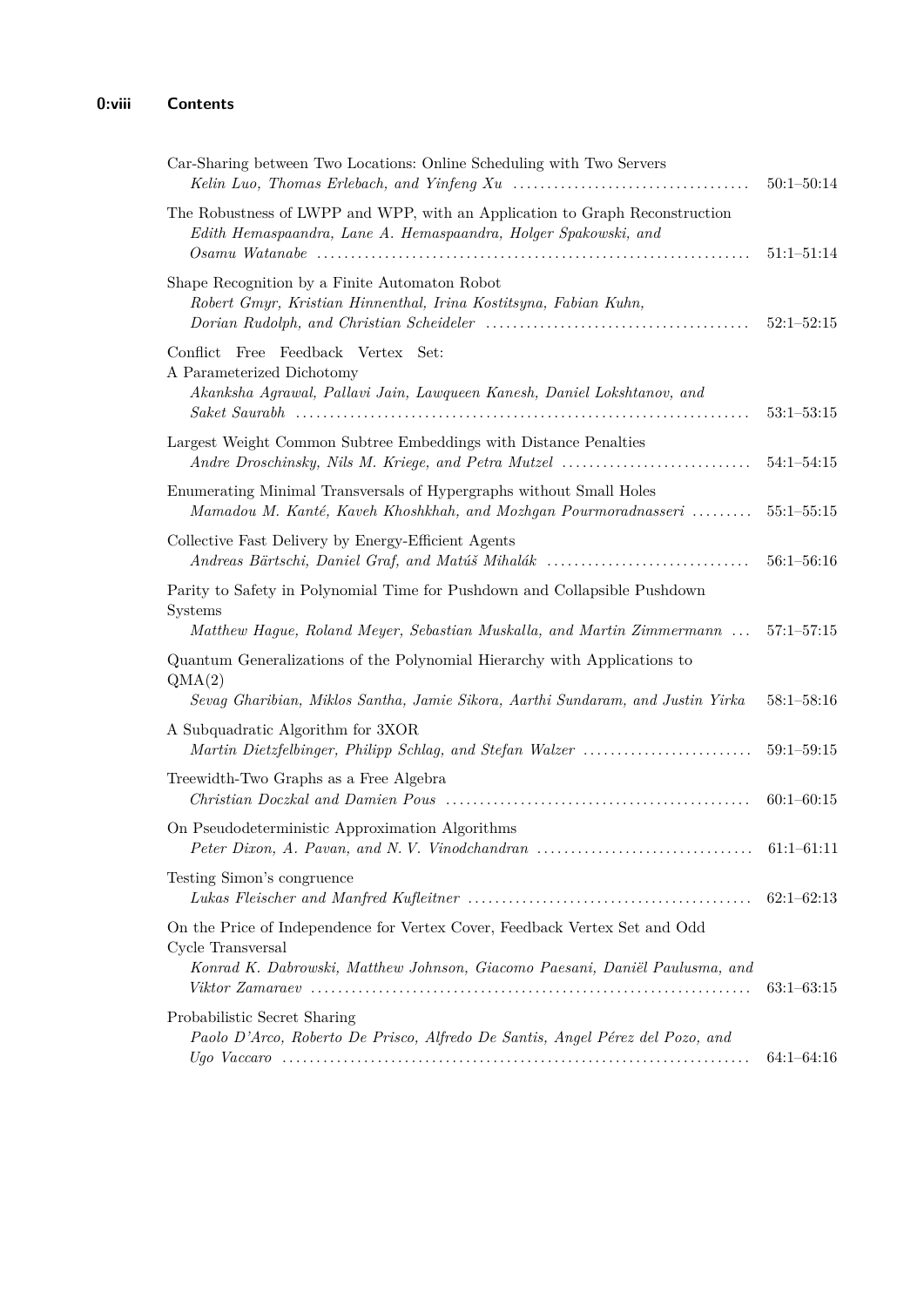#### **Contents 0:ix**

| Extra Space during Initialization of Succinct Data Structures and Dynamical<br>Initializable Arrays                                                                                                                          | $65:1 - 65:16$ |
|------------------------------------------------------------------------------------------------------------------------------------------------------------------------------------------------------------------------------|----------------|
| Fast Entropy-Bounded String Dictionary Look-Up with Mismatches<br>Paweł Gawrychowski, Gad M. Landau, and Tatiana Starikovskaya                                                                                               | $66:1 - 66:15$ |
| New Results on Directed Edge Dominating Set<br>Rémy Belmonte, Tesshu Hanaka, Ioannis Katsikarelis, Eun Jung Kim, and<br>Michael Lampis (al. 1993) (al. 1994) (al. 1994) (al. 1994) (al. 1994) (al. 1994) (b. 1994) (b. 1994) | $67:1 - 67:16$ |
| Interval-Like Graphs and Digraphs<br>Pavol Hell, Jing Huang, Ross M. McConnell, and Arash Rafiey                                                                                                                             | $68:1-68:13$   |
| Double Threshold Digraphs<br>Peter Hamburger, Ross M. McConnell, Attila Pór, Jeremy P. Spinrad, and                                                                                                                          | $69:1 - 69:12$ |
| Tree Tribes and Lower Bounds for Switching Lemmas                                                                                                                                                                            | $70:1 - 70:11$ |
| Projection Theorems Using Effective Dimension                                                                                                                                                                                | $71:1 - 71:15$ |
| Polynomial-Time Equivalence Testing for Deterministic Fresh-Register Automata<br>Andrzej S. Murawski, Steven J. Ramsay, and Nikos Tzevelekos                                                                                 | $72:1 - 72:14$ |
| On $W[1]$ -Hardness as Evidence for Intractability                                                                                                                                                                           | $73:1 - 73:15$ |
| A Simple Augmentation Method for Matchings with Applications to Streaming<br>Algorithms                                                                                                                                      | $74:1 - 74:16$ |
| Reconfiguration of Graph Minors<br>Benjamin Moore, Naomi Nishimura, and Vijay Subramanya                                                                                                                                     | $75:1 - 75:15$ |
| A Feferman-Vaught Decomposition Theorem for Weighted MSO Logic                                                                                                                                                               | $76:1 - 76:15$ |
| Maximum Area Axis-Aligned Square Packings<br>Hugo A. Akitaya, Matthew D. Jones, David Stalfa, and Csaba D. Tóth  77:1–77:15                                                                                                  |                |
| Deterministically Counting Satisfying Assignments for Constant-Depth Circuits<br>with Parity Gates, with Implications for Lower Bounds<br>Ninad Rajgopal, Rahul Santhanam, and Srikanth Srinivasan                           | $78:1 - 78:15$ |
| Results on the Dimension Spectra of Planar Lines                                                                                                                                                                             | $79:1 - 79:15$ |
| Tight Bounds for Deterministic h-Shot Broadcast in Ad-Hoc Directed Radio<br>Networks                                                                                                                                         | $80:1 - 80:13$ |
| Depth Two Majority Circuits for Majority and List Expanders                                                                                                                                                                  | $81:1 - 81:13$ |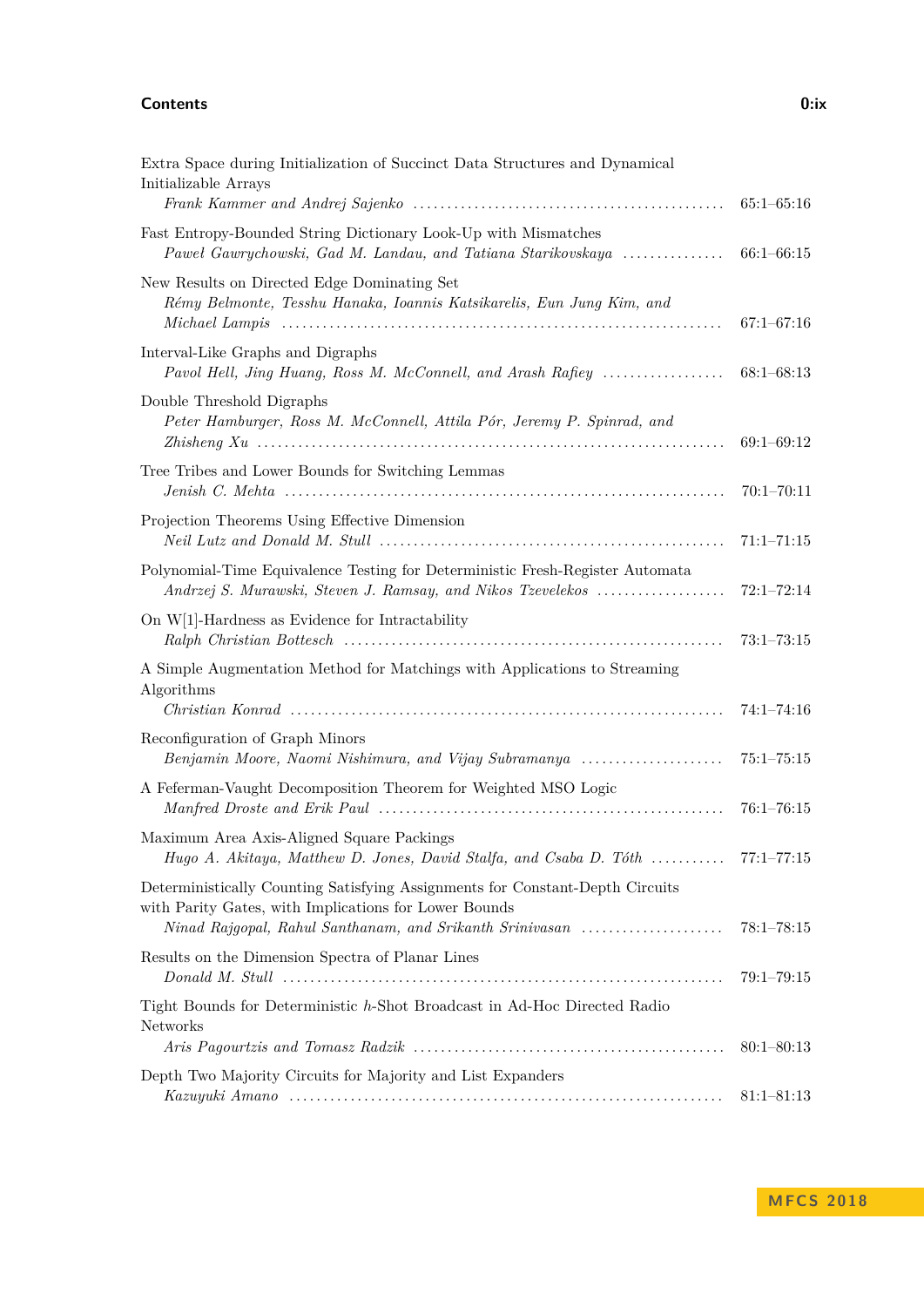| Optimization over the Boolean Hypercube via Sums of Nonnegative Circuit                  |                |
|------------------------------------------------------------------------------------------|----------------|
| Polynomials                                                                              |                |
|                                                                                          |                |
| Rainbow Vertex Coloring Bipartite Graphs and Chordal Graphs                              |                |
| Pinar Heggernes, Davis Issac, Juho Lauri, Paloma T. Lima, and                            |                |
|                                                                                          | $83:1 - 83:13$ |
| Listing Subgraphs by Cartesian Decomposition                                             |                |
| Alessio Conte, Roberto Grossi, Andrea Marino, Romeo Rizzi, and Luca Versari . 84:1-84:16 |                |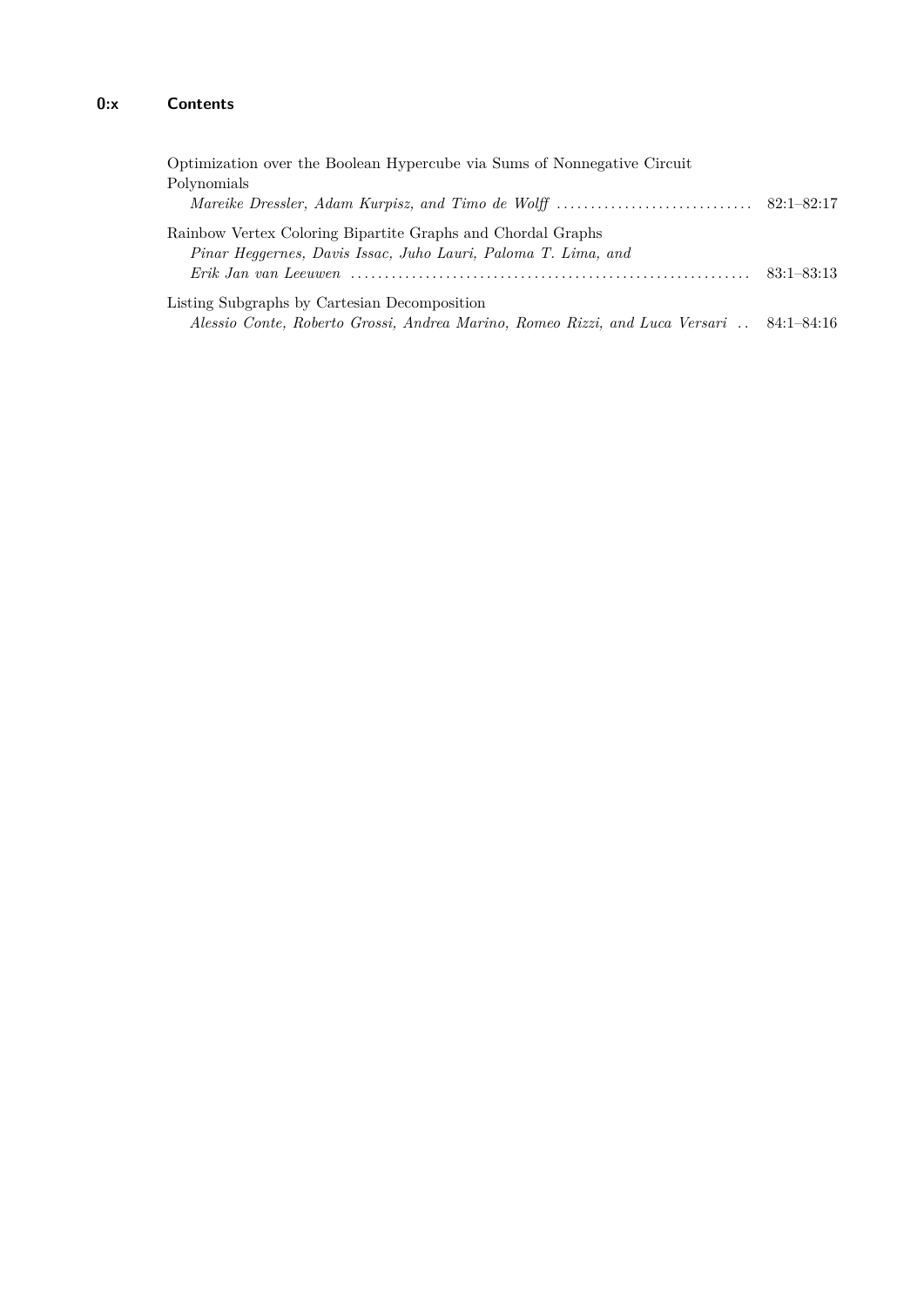### **Preface**

The International Symposium on Mathematical Foundations of Computer Science (MFCS conference series) is a well-established venue for presenting research papers in theoretical computer science. The broad scope of the conference encourages interactions between researchers who might not meet at more specialized venues. The first MFCS conference was organized in 1972 in Jablonna (near Warsaw, Poland). Since then, the conference traditionally moved between the Czech Republic, Slovakia, and Poland. A few years ago, the conference started traveling around Europe: in 2013 it was held in Austria, in 2014 in Hungary, in 2015 in Italy, and most recently, in 2016, the conference returned to Poland and then in 2017 was organized in Denmark. This year the conference has been visiting the United Kingdom for the first time and was organized in Liverpool.

Over 210 abstracts were submitted, of which 185 materialized as papers, of which 84 were finally accepted. The authors of the submitted papers represent nearly 40 countries. The authors first registered their papers' abstracts (by the 20th of April, 2018) and only then their content (by the 24th of April, 2018). This division in two stages has helped with the assignment of the papers to the PC members. Each paper was assigned to three PC members, who reviewed and discussed them thoroughly over a period of nearly six weeks. As the co-chairs of the program committee, we would like to express our deep gratitude to all the committee members for their hard, dedicated work. The quality of the submitted papers was very high and many good papers had to be rejected. The conference featured five invited talks, by Christel Baier (TU Dresden, Germany)m Olivier Bournez (LIX, France), Herbert Edelsbrunner (IST, Austria), Leslie Ann Goldberg (University of Oxford, UK) and Christos H. Papadimitriou (Columbia University, USA):

#### **Christel Baier - On energy conditions and stochastic shortest path problems for Markov Decision Processes**

Abstract: Markov decision processes (MDP) are widely used to formalize algorithmic problems where the task is to find a policy for traversing a weighted probabilistic graph structure in a somehow optimal way. Examples are the stochastic shortest-path problem where the goal is to minimize the expected accumulated weight until reaching a target or decision problems for MDPs with energy constraints that, e.g., aims to ensure that almost surely a target will be reached while the accumulated weight ("energy") meets a given bound. The talk will discuss solutions for such and related problems for MDPs with integer weights. These rely on a new classification of so-called end components of MDPs according to their limiting behavior with respect to the accumulated weights. This classification will be used to show that the stochastic shortest path problem is solvable in polynomial time for arbitrary finite-state MDPs, generalizing previous results for sub-classes of MDPs. Furthermore, it will be used to provide algorithms for deciding the existence of a policy ensuring that a weight-bounded (repeated) reachability condition or holds almost surely or with positive probability, and the analogous problems for universal rather than existential quantification over policies.

#### **Olivier Bournez - Descriptive Mathematics and Computer Science with Polynomial Ordinary Differential Equations**

Abstract: We will see that many continuous and discrete concepts from mathematics and computer science can be presented using ordinary differential equations. Basically, we will start from the following observation: if you know what 0, 1, -1 are, as well as what an

43rd International Symposium on Mathematical Foundations of Computer Science (MFCS 2018).

Editors: Igor Potapov, Paul Spirakis, and James Worrell<br> [Leibniz International Proceedings in Informatics](http://www.dagstuhl.de/lipics/)

[Schloss Dagstuhl – Leibniz-Zentrum für Informatik, Dagstuhl Publishing, Germany](http://www.dagstuhl.de)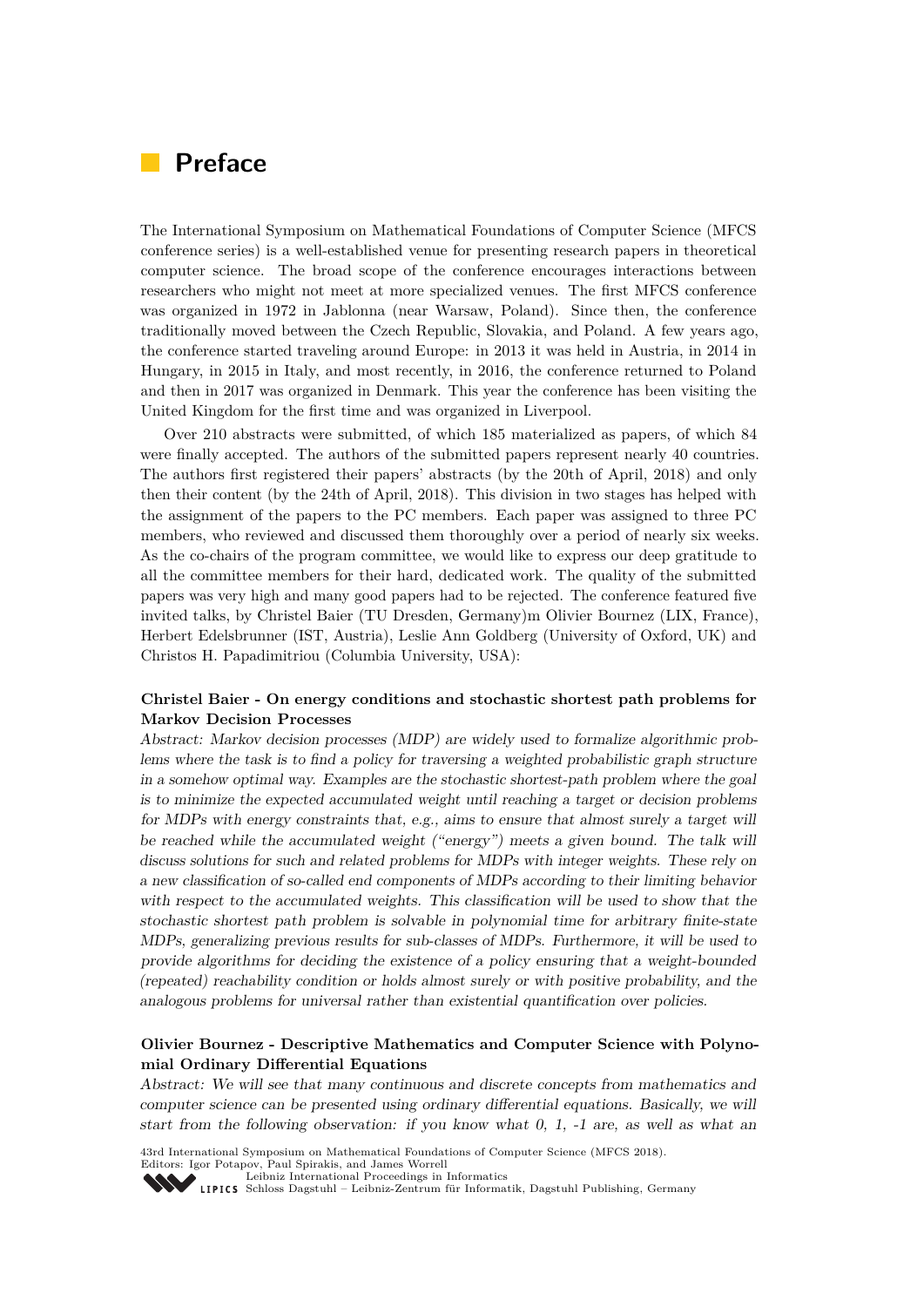#### **0:xii Preface**

addition and a multiplication are, and if you remember what an ordinary differential equation is, then you can define and program many concepts from Mathematics and Computer Science. In particular we will present/rediscover descriptive complexity, computability and complexity using polynomial ordinary differential equations only. A title for this talk could also be "Programming with Ordinary Differential Equations", as these questions also relate to analog models of computations, and in particular to the 1941 General Purpose Analog Computer of Claude Shannon. In some way, we are rediscovering the forgotten art of their programming, and we are only starting to understand the true power of these very old models.

#### **Herbert Edelsbrunner - Tri-partition of a simplicial complex**

Abstract: We prove that for every simplicial complex, K, and every dimension, p, there is a partition of the p-simplices into a maximal p-tree, a maximal p-cotree, and the remaining p-simplices defining the p-th homology of K. Given a monotonic order of the simplices, this tri-partition is unique and can be computed by matrix reduction. Collecting the sets over all monotonic orders, we get matroids over the set of p-simplices (Joint work with Katharina Oelsboeck).

#### **Leslie Ann Goldberg - Computational Complexity and the Independence Polynomial**

Abstract: The independence polynomial is one of the most well-studied graph polynomials, arising in combinatorics and computer science. It is also known in statistical physics as the "partition function of the hard-core model". After describing the polynomial, I will tell you something about the complexity of approximating this polynomial, including the now-classical breakthrough results of Weitz and Sly, incursions into the complex plane by Harvey, Srivastava, and Vondrák and by Patel and Regts and finally more recent work using tools from complex analysis by Peters and Regts and also in joint work with Bezakova, Galanis, and Stefankovic.

#### **Christos H. Papadimitriou - A computer scientist thinks about the Brain**

Abstract: How does the Brain give rise to the Mind? How do neurons and synapses, molecules and genes, evolution and development, give rise to behavior and cognition, language and intelligence? Despite lightning progress in recording and molecular technology and a deluge of experimental data, we do not seem to get closer to an answer. This is a talk about admiring and appreciating the problem, and proposing a new approach based on a recognized but little studied intermediate level of Brain computation carried out by the synchronous firing of large and highly interconnected sets of neurons called assemblies. We show that assemblies give rise to a novel computational system, and we speculate that they may instrument higher cognitive functions, such as language and math.

We would like to thank them deeply for their contributions and their time. This is the third time that the MFCS proceedings are published in the Dagstuhl/LIPIcs series. We would like to particularly thank Marc Herbstritt and the LIPIcs team for all the help and support. We believe that the cooperation between MFCS and Dagstuhl/LIPIcs in the future will continue to be as seamless and fruitful as ours.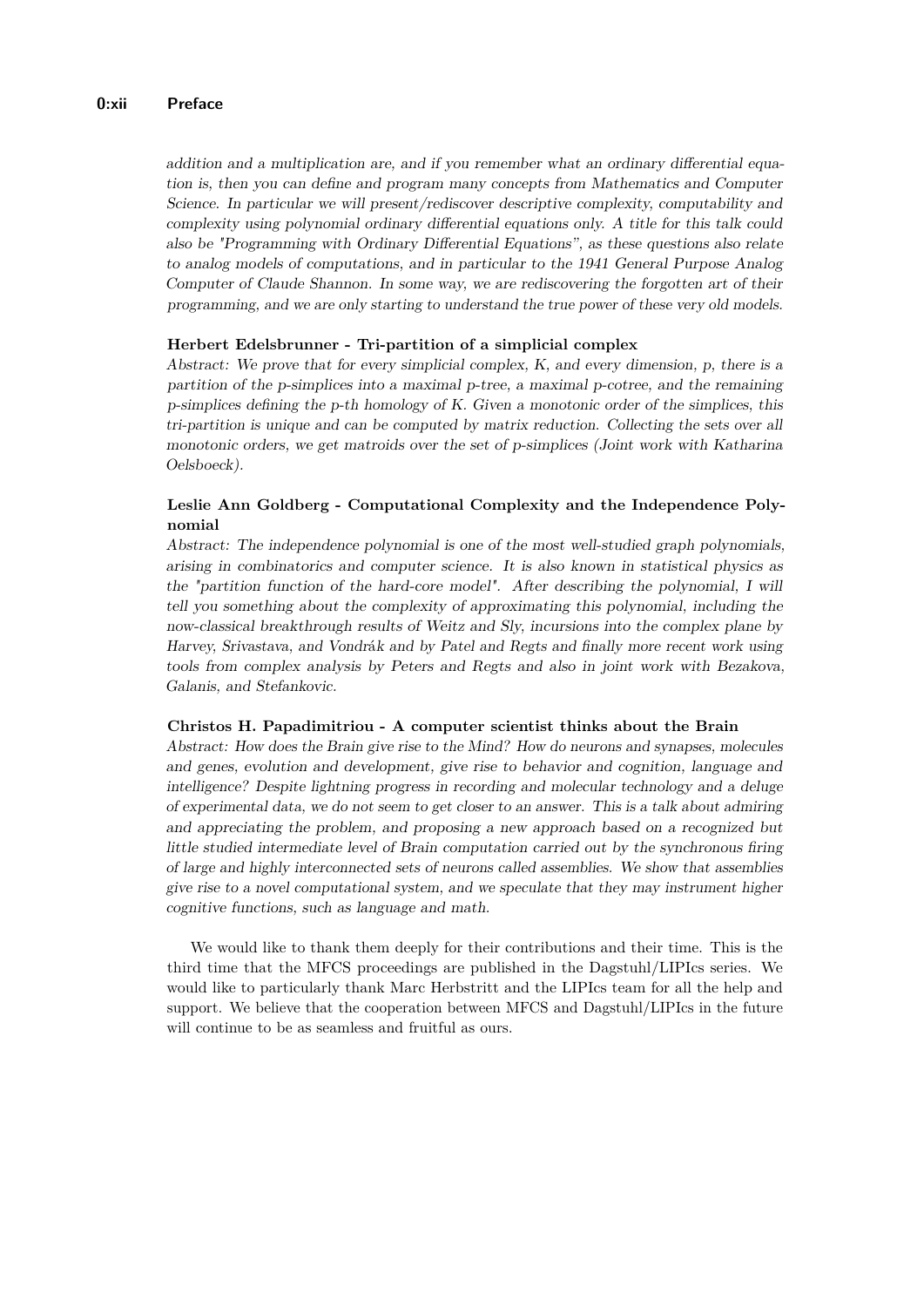### **Program Committee**

Eric Allender Rutgers University Andris Ambainis University of Latvia Valerie Berthe CNRS IRIF Patricia Bouyer LSV, CNRS & ENS Cachan, Université Paris Saclay Jean Cardinal Universite Libre de Bruxelles (ULB) Stephanie Delaune IRISA Xiaotie Deng Peking University Volker Diekert University of Stuttgart Nathanaël Fijalkow CNRS, LaBRI, University of Bordeaux Dimitris Fotakis Yahoo Research NY and National Technical University of Athens Leszek Gasieniec University of Liverpool Gregory Gutin Royal Holloway, University of London Christoph Haase University of Oxford Mika Hirvensalo University of Turku Juraj Hromkovic ETH Zurich Jarkko Kari University of Turku Bakhadyr Khoussainov The University of Auckland Lefteris Kirousis National and Kapodistrian University of Athens Bartek Klin University of Warsaw Adrian Kosowski IRIF (LIAFA) / Inria Paris Steve Kremer INRIA Antonin Kucera Masaryk University Orna Kupferman Hebrew University Vitaliy Kurlin University of Liverpool Ranko Lazic The University of Warwick Vadim Lozin The University of Warwick Conrado Martínez Dept. Computer Science, Univ. Politècnica de Catalunya Richard Mayr The University of Edinburgh Pierre Mckenzie University of Montreal George Mertzios Durham University Sotiris Nikoletseas University of Patras Vangelis Paschos LAMSADE, University Paris-Dauphine Giuseppe Persiano Università degli Studi di Salerno Igor Potapov University of Liverpool Pierre-Alain Reynier Aix-Marseille Université Jose Rolim University of Geneva Christian Scheideler University of Paderborn Maria Serna Universitat Politècnica de Catalunya Alexandra Silva University College London Paul Spirakis Research Academic Computer Technology Institute and University of Patras Philippas Tsigas School of Computer Science and Engineering, Chalmers University Prudence W.H. Wong University of Liverpool James Worrell University of Oxford Moti Yung Columbia University Stanislav Živný University of Oxford

43rd International Symposium on Mathematical Foundations of Computer Science (MFCS 2018). Editors: Igor Potapov, Paul Spirakis, and James Worrell<br> [Leibniz International Proceedings in Informatics](http://www.dagstuhl.de/lipics/)

[Schloss Dagstuhl – Leibniz-Zentrum für Informatik, Dagstuhl Publishing, Germany](http://www.dagstuhl.de)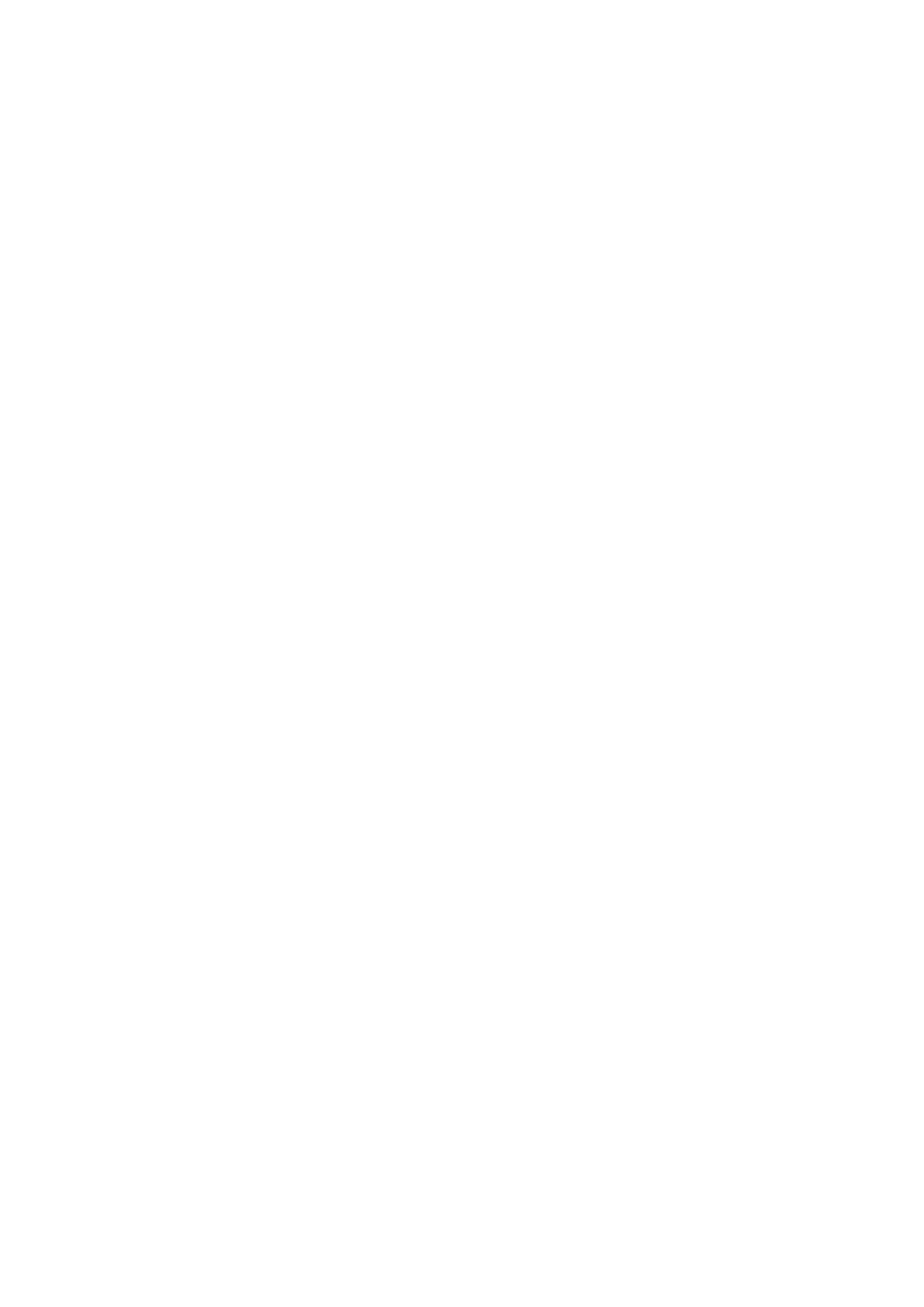### **Additional Reviewers**

Amanatidis, Giorgos Arad, Itai Arroyuelo, Diego Bampis, Evripidis Barbero, Florian Basset, Nicolas Baste, Julien Belazzougui, Djamal Berlinkov, Mikhail Bezakova, Ivona Bhrushundi, Abhishek Bilò, Davide Bodwin, Greg Boeckenhauer, Hans-Joachim Boiret, Adrien Bollig, Benedikt Bonacina, Ilario Bouland, Adam Brazdil, Tomas Bredariol Grilo, Alex Brlek, Srecko Bulatov, Andrei Burjons Pujol, Elisabet Busatto-Gaston, Damien Buss, Sam Buwaya, Julia Béal, Marie-Pierre Cadilhac, Michaël Camby, Eglantine Capelli, Florent Caragiannis, Ioannis Carayol, Arnaud Carbonnel, Clément Carton, Olivier Chakraborty, Diptarka Chen, Lin Chen, Yijia Chen, Yu-Fang Chistikov, Dmitry Chlebikova, Janka Choffrut, Christian Clemente, Lorenzo Clementi, Andrea Colcombet, Thomas Cote, Hugo Courcelle, Bruno Czerwiński, Wojciech Dabrowski, Konrad Kazimierz Das, Bireswar Daviaud, Laure Dawar, Anuj De Marco, Gianluca Delaplace, Claire Deligkas, Argyrios Dereniowski, Dariusz Diaz, Josep Didier, Gilles Dinneen, Michael Downey, Rod Doyen, Laurent Droste, Manfred Duan, Ran Dublois, Louis Dudek, Bartlomiej Dzamonja, Mirna Elbassioni, Khaled Epstein, Leah Erlebach, Thomas Escoffier, Bruno Fagerberg, Rolf Faran, Rachel Feldmann, Andreas Emil Feldmann, Michael Fellows, Michael Fernique, Thomas Ferraioli, Diodato Fischer, Johannes Fleischer, Lukas Fluschnik, Till Fox, Kyle Frei, Fabian Frid, Anna Fuchs, Michael Fulla, Peter Gai, Ling Galesi, Nicola Galliani, Pietro Ganardi, Moses Ganian, Robert Garg, Mohit Gavryushkin, Alex Gawrychowski, Pawel Gańczorz, Michał Genitrini, Antoine Gharibian, Sevag Giannakos, Aristotelis Giannopoulou, Archontia Gittenberger, Bernhard Godin, Thibault Golovach, Petr Goto, Keisuke Gouveia, João Graham-Lengrand, Stéphane Graça, Daniel Grellois, Charles Grohe, Martin Grossman, Ofer Groß, Martin Guillon, Bruno Guo, Heng Gurski, Frank Götte, Thorsten Göös, Mika Hadjicostas, Petros Hague, Matthew Halava, Vesa Hamoudi, Yassine Han, Xin Harju, Tero Harutyunyan, Ararat

Aaronson, Scott Abramsky, Samson Alecu, Bogdan

43rd International Symposium on Mathematical Foundations of Computer Science (MFCS 2018). Editors: Igor Potapov, Paul Spirakis, and James Worrell<br> [Leibniz International Proceedings in Informatics](http://www.dagstuhl.de/lipics/)

[Schloss Dagstuhl – Leibniz-Zentrum für Informatik, Dagstuhl Publishing, Germany](http://www.dagstuhl.de)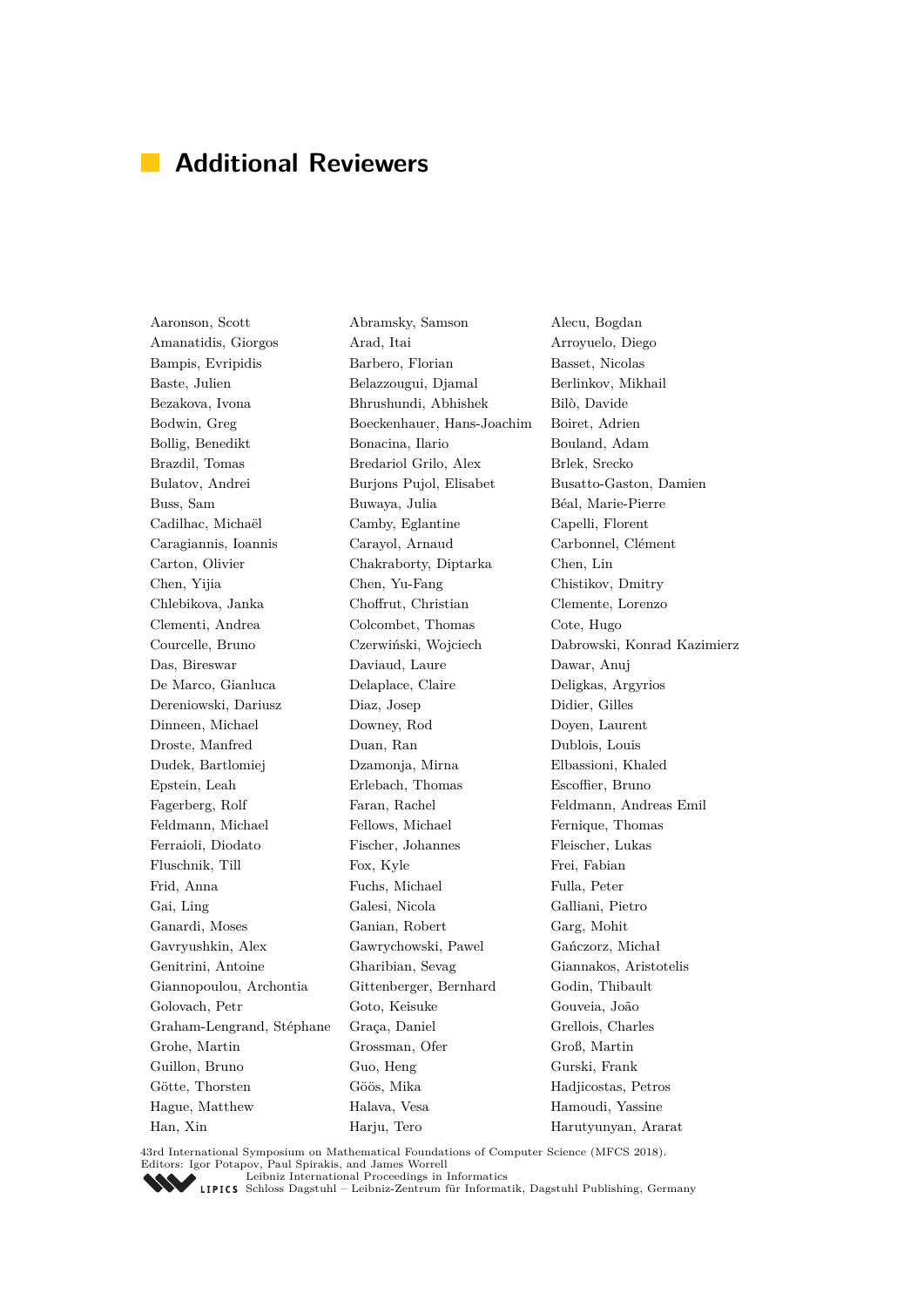Hertrampf, Ulrich Hinnenthal, Kristian Hlineny, Petr Hofman, Piotrek Holmes, Randall Iacono, John Ikenmeyer, Christian Ito, Takehiro Jain, Sanjay Jansson, Jesper Jerrum, Mark Jeż, Artur Ji, Zhengfeng Johnson, Matthew Jonsson, Peter Jugé, Vincent Jurdzinski, Marcin Kaaser, Dominik Kabanets, Valentine Kacem, Imed Kalnishkan, Yuri Kamali, Shahin Karhumaki, Juhani Katsikarelis, Ioannis Király, Csaba Klaska, David Kling, Peter Klíma, Ondřej Koiran, Pascal Kolb, Christina Kolokolova, Antonina Komm, Dennis Kontonis, Vasilis Kontopoulou, Eugenia korpelainen, Nicholas Korwar, Arpita Koucky, Michal Kretinsky, Jan Kufleitner, Manfred Kuinke, Philipp Kulikov, Alexander Kumar, Mrinal Kunc, Michal Kuperberg, Greg Kwisthout, Johan Kwon, O-Joung Kyropoulou, Maria Labbé, Sébastien Lampis, Michael Lapinskas, John Lauria, Massimo Le Gall, Francois Lenzen, Christoph Levy, Caleb Lhote, Nathan Lianeas, Thanasis Limouzy, Vincent Lin, Anthony Widjaja Lingas, Andrzej Livieratos, John Loff, Bruno Lohrey, Markus Lombardy, Sylvain Lubiw, Anna Lucarelli, Giorgio Lumbroso, Jérémie Malod, Guillaume Malyshev, Dmitriy Manea, Florin Maneth, Sebastian Markey, Nicolas Marsault, Victor Martin, Barnaby Mary, Arnaud Maubert, Bastien Mayordomo, Elvira Mazowiecki, Filip Medina, Moti Mengel, Stefan Michail, Othon Milanič, Martin Molter, Hendrik Monmege, Benjamin Monteil, Thierry Morris, Rob Moser, Philippe Mukhopadhyay, Sagnik Nagaj, Daniel Nichterlein, André Niemi, Valtteri Nikolopoulos, Stavros Nishimura, Naomi Niwinski, Damian Nowotka, Dirk Obdrzalek, Jan Ochremiak, Joanna Ohlmann, Pierre Ordyniak, Sebastian Ossona de Mendez, Patrice Otachi, Yota Oveis Gharan, Shayan Paesani, Giacomo Papadigenopoulos, Vasileios-Orestis Pasquale, Francesco Paulusma, Daniel Paz, Ami Perifel, Sylvain Petersen, Holger Pietracaprina, Andrea Pilipczuk, Marcin Pissis, Solon Place, Thomas Portugal, Renato Potechin, Aaron Pouly, Amaury Prūsis, Krišiānis Puppis, Gabriele Pérez-Lantero, Pablo Radzik, Tomasz Ralaivaosaona, Dimbinaina Rao, Anup Rao, Michael Raptopoulos, Christoforos Rehak, Vojtech Reimann, Jan Reiter, Fabian Remila, Eric Rescigno, Adele Reutenauer, Christophe Rossmanith, Peter Rubin, Sasha S, Krishna Saarela, Aleksi Saivasan, Prakash Salamanca, Julian

Hatzel, Meike Hell, Pavol Helouet, Loic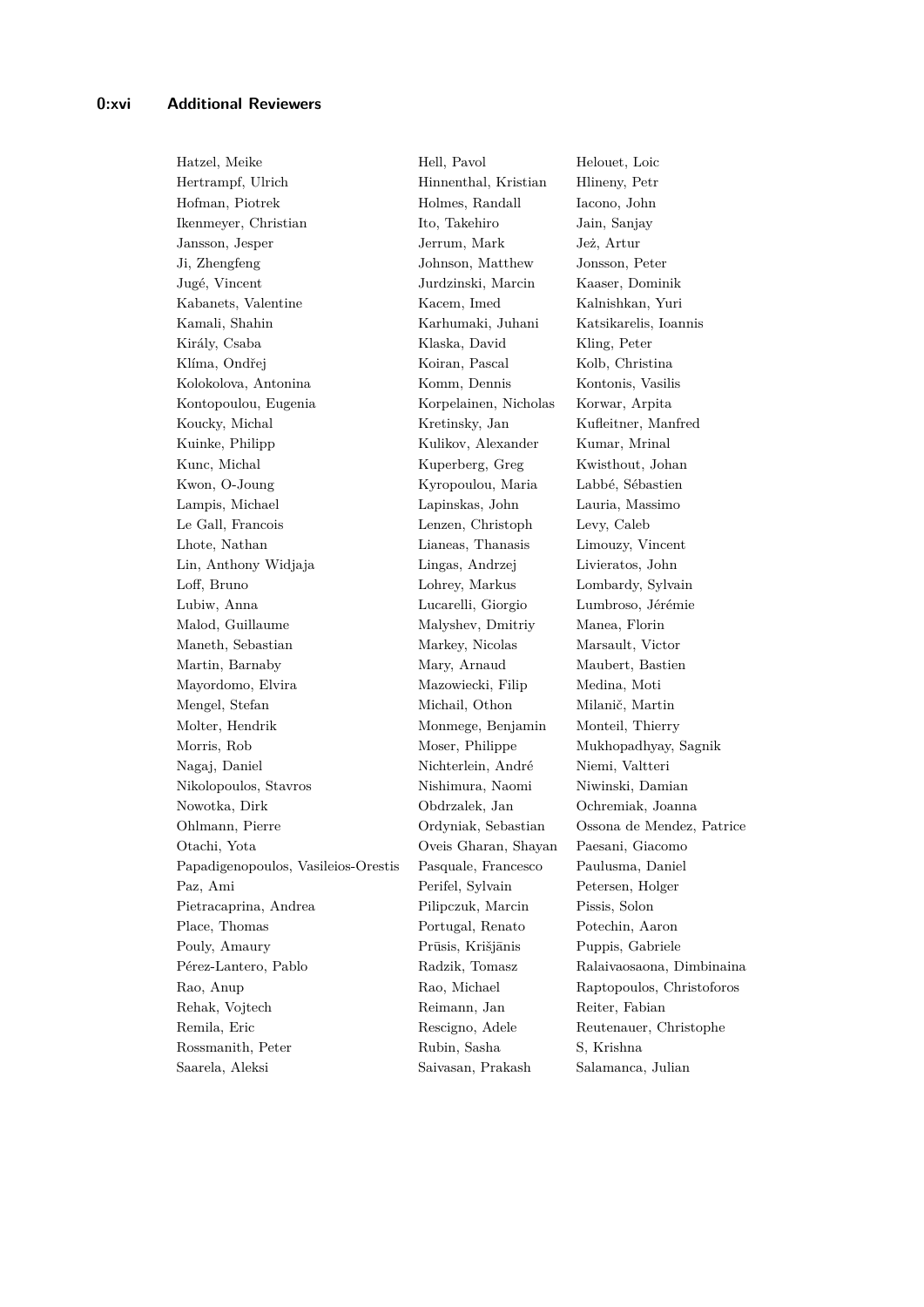#### **Additional Reviewers 0:xvii**

Saule, Erik Saurabh, Saket Schnoebelen, Philippe Schramm, Tselil Schwartz, Oded Schwoon, Stefan Serre, Olivier Setzer, Alexander Sherstov, Sasha Shioura, Akiyoshi Shitov, Yaroslav Siebertz, Sebastian Sklinos, Rizos Skoulakis, Stratis Skrzypczak, Michał Slivovsky, Friedrich Spoerhase, Joachim Stamoulis, Georgios Starikovskaya, Tatiana Stojakovic, Milos Straubing, Howard Strozecki, Yann Taati, Siamak Tabareau, Nicolas Takahashi, Yasuhiro Talbot, Jean-Marc Tamaki, Suguru Tamir, Tami Thilikos, Dimitrios Todinca, Ioan Totzke, Patrick Toulouse, Sophie Turowski, Krzysztof Vaananen, Jouko Valeriote, Matt Van Den Bogaard, Marie Vardi, Gal Vaux, Lionel Venturini, Rossano Villagra, Marcos Villevalois, Didier Viola, Emanuele Volkov, Mikhail Wahlström, Magnus Wang, Kai Wasa, Kunihiro Watrous, John Wehner, David Weimann, Oren Weiss, Armin Wimmer, Karl Xiao, Mingy Xu, Rupei Yamamoto, Masaki Yamanaka, Katsuhisa Zamaraev, Viktor Zamaraeva, Elena Zetzsche, Georg Zheng, Shenggen Zhou, Zixin Zimmermann, Martin Zolotykh, Nikolai Zou, Mengchuan

Salo, Ville Santhanam, Rahul Sassolas, Mathieu